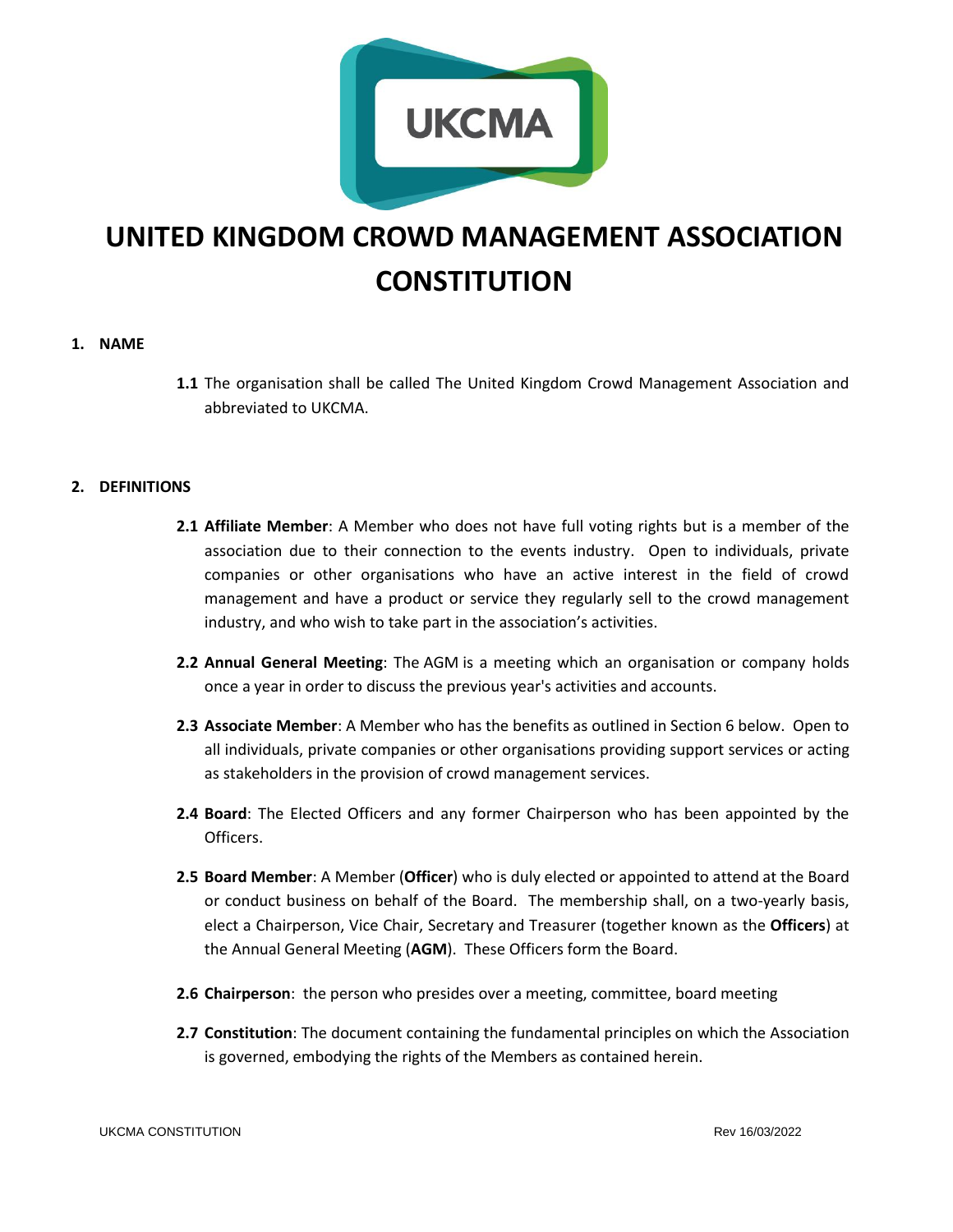- **2.8 Co-opted**: Appointed to membership of a committee, or position within that committee, by invitation of the existing Members.
- **2.9 Crowd Management**: The definition of Crowd Management used in this document is so far as is reasonably practicable: "The systematic planning for, and supervision of, the orderly movement and assembly of people. Crowd management involves the assessment of the handling capabilities of a space prior to use. It includes evaluation of projected levels of occupancy, adequacy of means of ingress and egress, processing procedures such as ticket collection, and expected types of activities and group behaviour" Fruin, J.J. (2002)<sup>1</sup>
- **2.10 Expenditure Cap**: Any payment by the Association that exceeds £1,000 excluding VAT.
- **2.11 Full Member**: A Member who has the benefits as outlined in Section 6 below. Open to all organisations active in the provision of crowd management services as a core activity of their organisation or with a distinct division within their organisation.
- **2.12 General Meeting**: A regular meeting of members.
- **2.13 Member**: A term used interchangeably for any of the four categories of member who have satisfied the entry requirements and continue to satisfy the ongoing requirements of Association.
- **2.14 Membership Criteria**: The entry requirements for each category of membership as set out below in Section 6.
- **2.15 Membership Rights**: The rights of each category of member as described in Section 6 below.
- **2.16 Normal Business**: activities that have already been delegated to a Member to deliver by Ordinary or Special Resolution and do not require a vote. Such activities may be delivered without further reference to a Board Member apart from in the normal course of reporting or upon request by an Officer.
- **2.17 Officers**: The Chairperson, Vice-Chairperson, Treasurer and Secretary of the Association.
- **2.18 Ordinary Resolution**: A vote as an Ordinary Resolution requires a 51% majority of those voting to be passed.
- **2.19 Secretary**: The Secretary is an appointed Officer whose role is to keep the legal [affairs,](https://www.collinsdictionary.com/dictionary/english/affair) [accounts,](https://www.collinsdictionary.com/dictionary/english/account) and [administration](https://www.collinsdictionary.com/dictionary/english/administration) in order.
- **2.20 Special Resolution**: A vote in which only Full Members can vote and which requires 75% agreement to pass.

UKCMA CONSTITUTION Rev 16/03/2022 <sup>1</sup> Fruin, J.J. (2002) - updated from The prevention of crowd disasters by crowd management: Published seminar paper: In Engineering for crowd safety: R.A. Smith & J.F. Dickie (Eds). Amsterdam: Elsevier Science Publishers B.V (1993).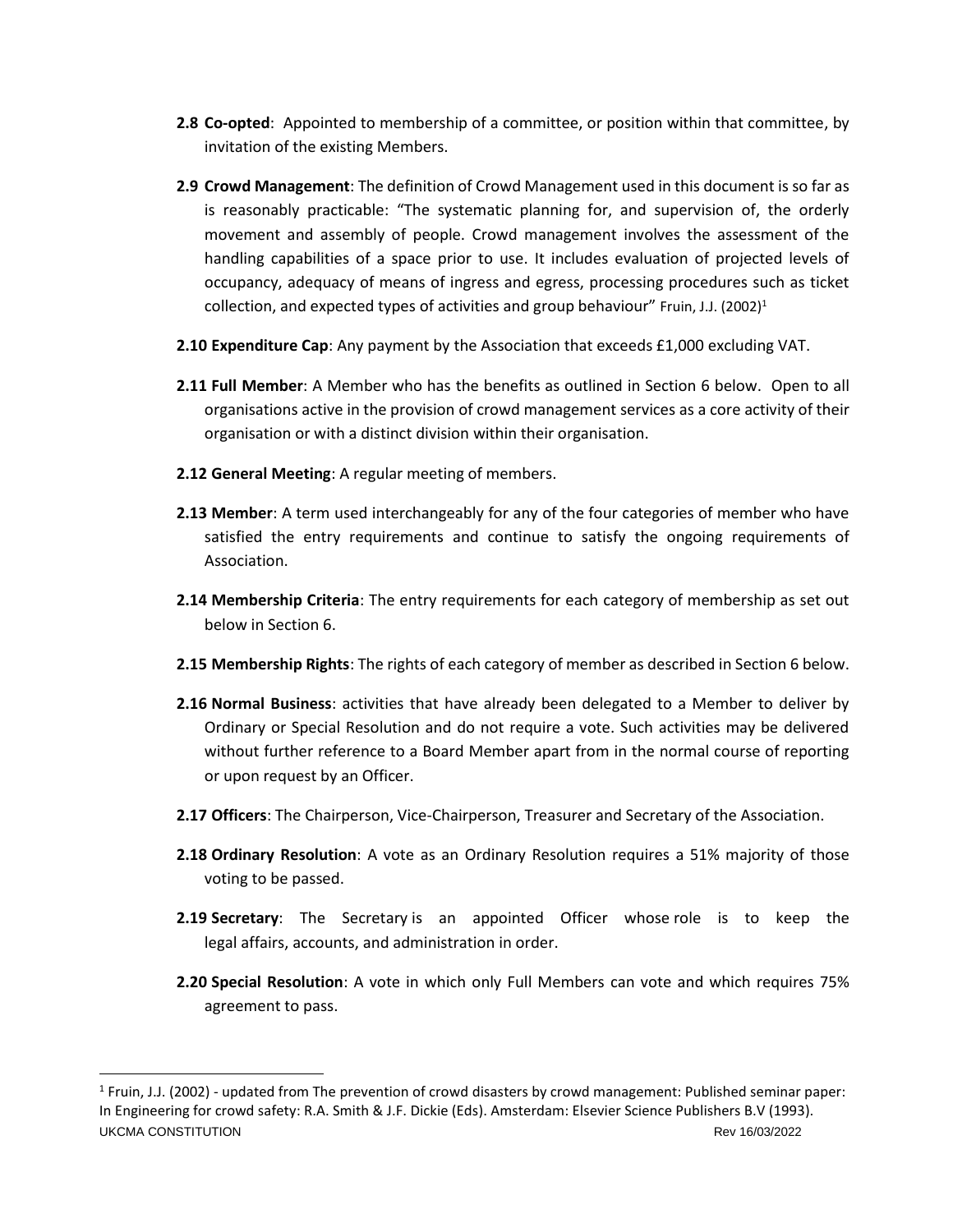- **2.21 Strategy Group**: A group of Members who have been assigned by Officers of the Association to fulfil specific tasks in any area of the association in which the Board designate at its sole discretion to be necessary for the furtherance of its vision statement and mission statement
- **2.22 Student Member**: A limited membership by virtue of proof of study in a qualifying academic or vocational course, with no voting rights. Open to individuals studying a crowd management relevant course or qualification in full-time education at Level 3 / A Level or above. Progression to Affiliate or Associate Membership available upon completion of study.
- **2.23 Support Services**: Any organisation or individual that supplies goods or services to crowd management companies, security suppliers or event planners.
- **2.24 UKCMA**: The Association of crowd management professionals who operate under the name United Kingdom Crowd Management Association.
- **2.25 Vice Chair**: a person who [deputises](https://www.collinsdictionary.com/dictionary/english/deputize) for a Chairperson and serves in his or her place during his or her [absence](https://www.collinsdictionary.com/dictionary/english/absence) or indisposition.

# **3. VISION STATEMENT**

**3.1** Shaping the future of the UK crowd management industry as the leading association on crowd management and associated practices.

# **4. MISSION STATEMENT**

**4.1** The UKCMA achieves its vision by supporting its members to connect with key industry decision makers in the areas that affect policy and practice in crowd management; by connecting quality suppliers to event buyers; by improving standards across the industry in the areas of training, code of conduct, code of practice and industry representation on matters that make a difference to its members and their businesses.

# **5. AIMS AND OBJECTIVES**

# **5.1 The aims and objectives of the UKCMA are**:

- 5.1.1 To promote the UKCMA Code of Practice.
- 5.1.2 To improve standards across the UK crowd management industry.
- 5.1.3 To be the recognised voice of authority in matters relating to crowd management in the UK.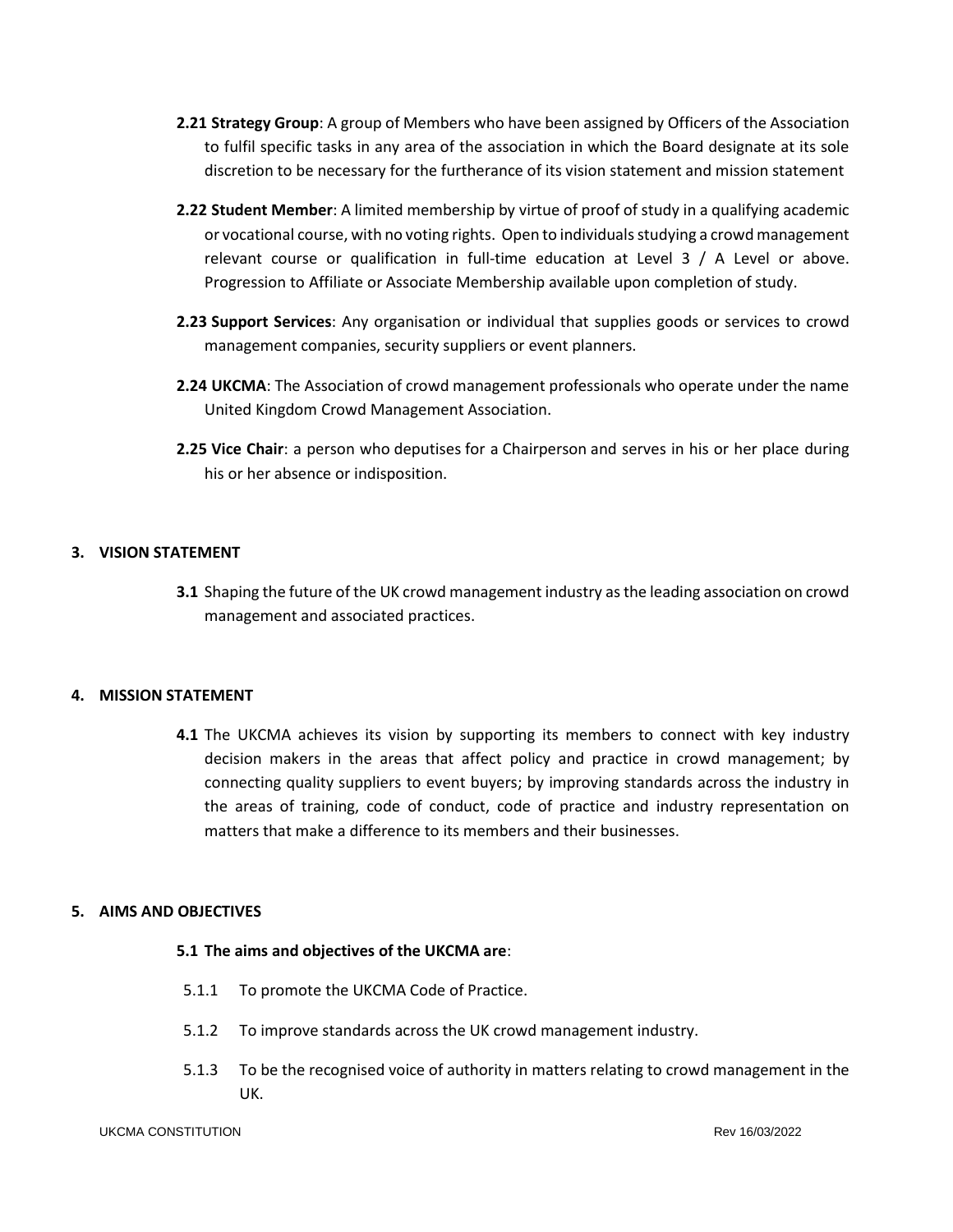- 5.1.4 To represent the interests of the industry to Government bodies, stakeholders and other relevant organisations - UK and International.
- 5.1.5 To provide a forum for the exchange of non-competitive information and support between members, subject to full compliance with all applicable UK laws.
- **5.2** In particular, and for the avoidance of doubt, Membership will not involve any Member providing information to UKCMA or to another Member or Members which that Member, in its sole discretion, considers to be competitively sensitive information, or information the provision of which could be expected to be in breach of UK and/or EU competition rules.

# **6. MEMBERSHIP**

# **6.1 General:**

- 6.1.1 Membership is open to all private companies or other organisations, that provide Crowd Management and Support Services, or individuals who are practitioners or stakeholders providing goods or services within the crowd management industry.
- 6.1.2 There are four categories of Membership: Full, Associate, Affiliate and Student.
- 6.1.3 The number of Full members will always exceed the number of Associate Members by a minimum of one Member.

| Item                                                                              | <b>Classification</b>      | <b>Full</b>   | Associate Affiliate Student |           |           |
|-----------------------------------------------------------------------------------|----------------------------|---------------|-----------------------------|-----------|-----------|
|                                                                                   |                            | <b>Member</b> |                             |           |           |
| Appointment of Chairman                                                           | <b>Special Resolution</b>  | Yes           | No.                         | <b>No</b> | No.       |
| Appoint of Strategy Group Member                                                  | <b>Ordinary Resolution</b> | Yes           | No.                         | <b>No</b> | No.       |
| Appointment or removal of administrator                                           | <b>Ordinary Resolution</b> | Yes           | <b>No</b>                   | <b>No</b> | No.       |
| Grant entry to the Association of new members of any class Ordinary Resolution    |                            | Yes           | Yes                         | <b>No</b> | <b>No</b> |
| Changes to constitution                                                           | <b>Special Resolution</b>  | Yes           | N <sub>o</sub>              | <b>No</b> | <b>No</b> |
| Expenditure above £1,000                                                          | <b>Special Resolution</b>  | Yes           | No.                         | <b>No</b> | No.       |
| Enter into an agreement, contract or transaction with a<br>value exceeding £1,000 | <b>Special Resolution</b>  | Yes           | No.                         | <b>No</b> | No.       |
| Incur any credit or borrowings in excess of £1,000                                | <b>Special Resolution</b>  | Yes           | No.                         | No        | No.       |

# **6.2 Voting Rights:**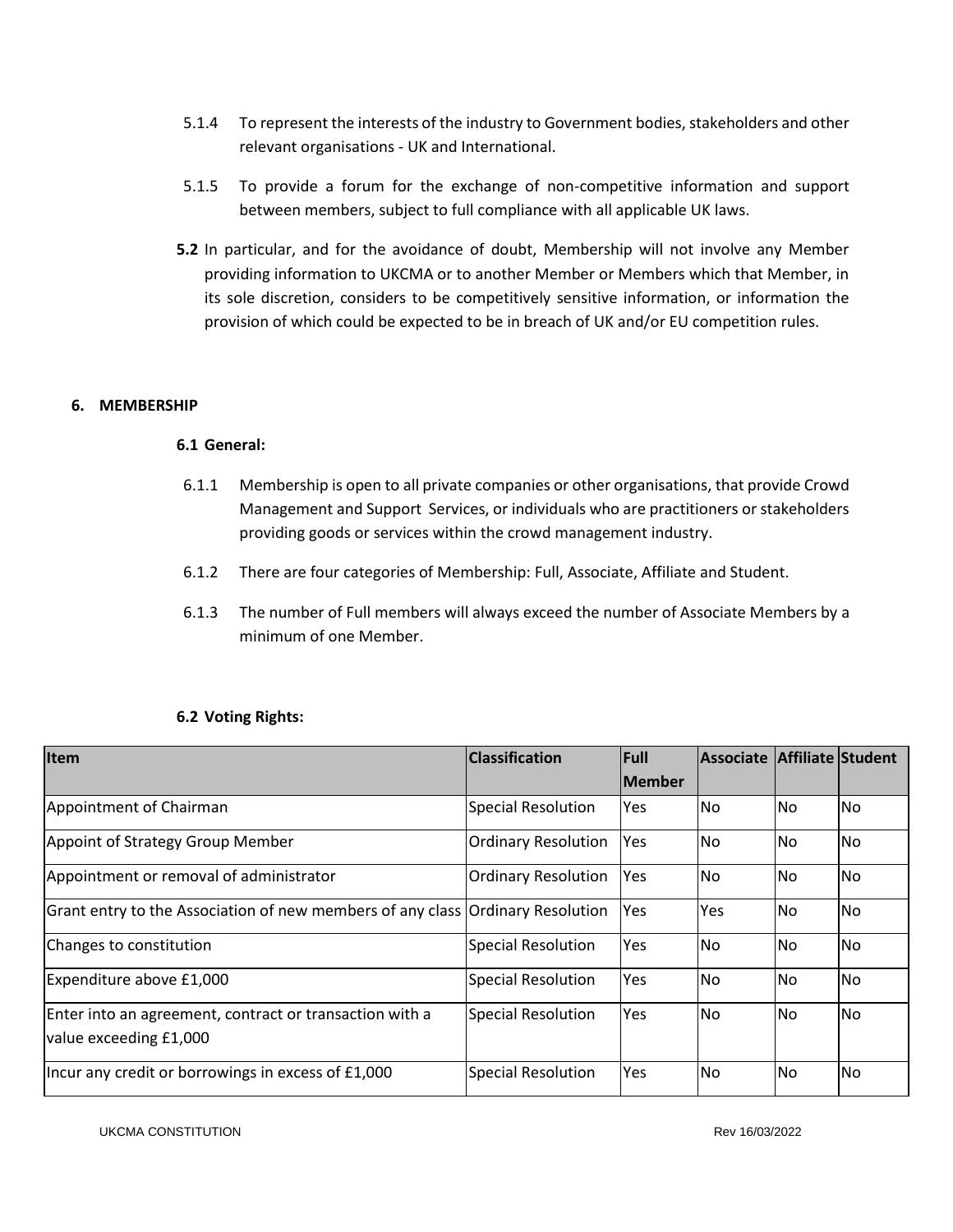| Give any guarantee or indemnity, make any payment or<br>incur any obligation or act as surety otherwise than in<br>connection with the Associations ordinary business        | <b>Special Resolution</b> | Yes       | <b>No</b> | <b>No</b> | No        |
|------------------------------------------------------------------------------------------------------------------------------------------------------------------------------|---------------------------|-----------|-----------|-----------|-----------|
| Make Loans                                                                                                                                                                   | <b>Special Resolution</b> | Yes       | No        | No        | No        |
| Instigate, settle or compromise any litigation or arbitration<br>proceedings save for debt collection.                                                                       | <b>Special Resolution</b> | Yes       | <b>No</b> | <b>No</b> | <b>No</b> |
| Make, or permit to be made, any changes to the accounting Special Resolution<br>policies                                                                                     |                           | Yes       | <b>No</b> | No        | <b>No</b> |
| Open or close a bank account                                                                                                                                                 | <b>Special Resolution</b> | Yes       | <b>No</b> | <b>No</b> | No        |
| Make any gifts or political or charitable donations                                                                                                                          | <b>Special Resolution</b> | Yes       | No        | No        | No        |
| Agree on the legal structure and incorporation of the<br>Association                                                                                                         | <b>Special Resolution</b> | Yes       | No        | No        | No        |
| Issue a press release or statement to media, or make any<br>representation publicly, on behalf of or stating to represent<br>lthe association                                | <b>Normal Business</b>    | <b>No</b> | <b>No</b> | <b>No</b> | <b>No</b> |
| Negotiate Industry position and represent the Association<br>views with wider industry Stakeholders                                                                          | <b>Normal Business</b>    | No        | No        | No        | No        |
| Publish or author articles and blogs representing the<br>Association views that have been documented as being the<br>consensus view at a properly called Association meeting | <b>Normal Business</b>    | <b>No</b> | No        | No        | No        |

- 6.2.1 Special Resolution: these can only be voted on by Full Members and require 75% agreement to pass.
- 6.2.2 Ordinary Resolution: these can be voted on by any Full or Associate Member in attendance at a meeting.
- 6.2.3 An Ordinary Resolution requires a 51% majority of those voting to be passed.
- 6.2.4 The Chair, or in their absence the Vice Chair, will either have a casting vote or the right to refer an issue to a Special Resolution if they have reason to believe that the decision might affect the integrity of the Association.
- 6.2.5 Voting is based on one vote per Member.
- 6.2.6 Applicable voting rights shall be granted immediately once Membership has been approved.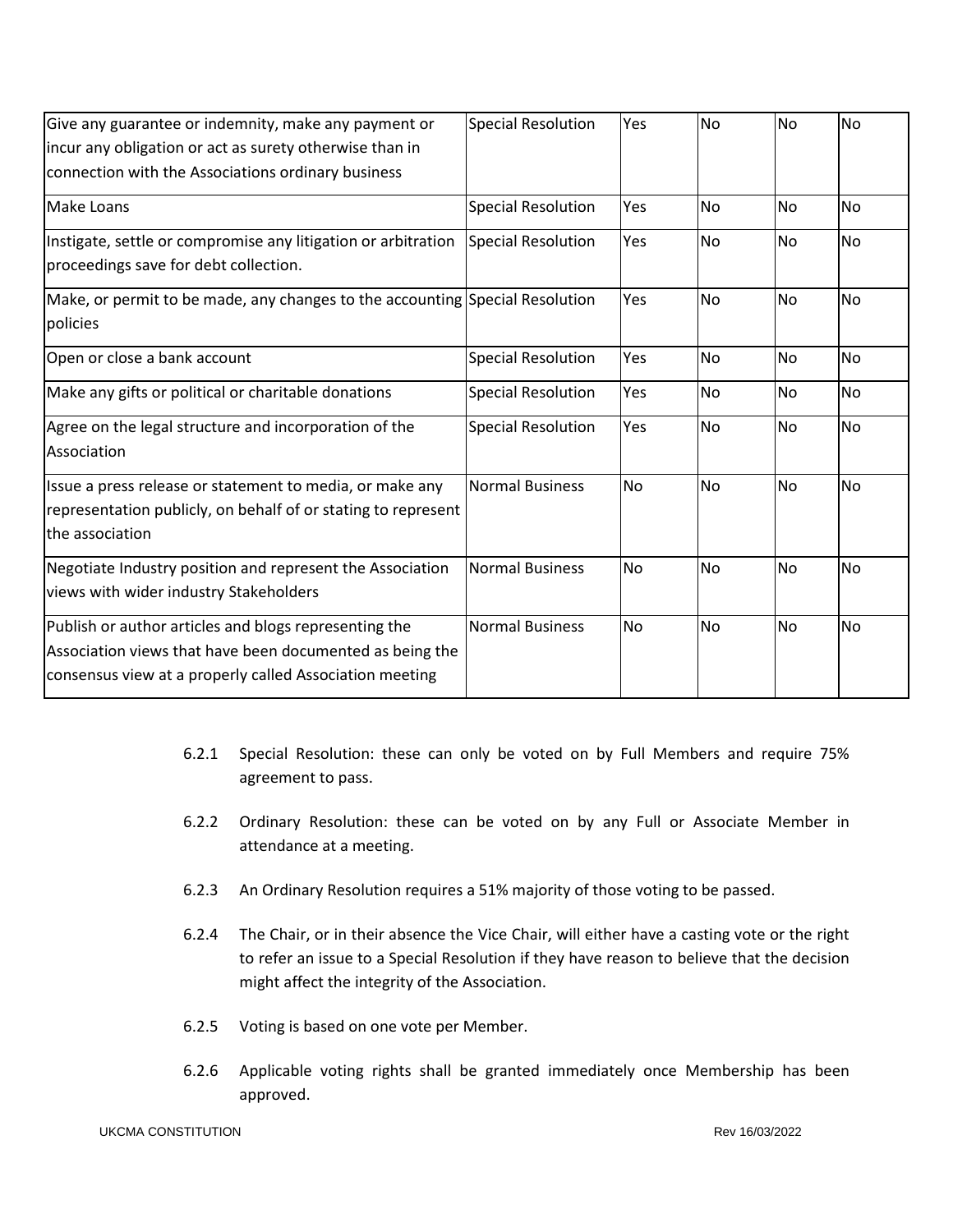- 6.2.7 Associate Members who are either a member of the Board or Strategy Group, or who have gone through a voting process after two years of membership, will have voting rights as per Full Members.
- 6.2.8 Affiliate Members have no voting rights.
- 6.2.9 Student Members have no voting rights.
- 6.2.10 Organisations can have only one Member vote per Company or associated Company or organisation.
- 6.2.11 Only the votes of members present at a meeting will be counted unless a proxy vote has been pre-approved in writing by the Secretary.
- 6.2.12 The rights and obligations as described in Provisions 11 and 12 as outlined below apply to all votes.

#### **6.3 Full Membership criteria**

- 6.3.1 Open to organisations active in the provision of crowd management services as a core activity of their organisation or with a distinct division within their organisation
- 6.3.2 New members shall be admitted as Full Members if they satisfy the Membership Criteria, as follows:
	- 6.3.2.1 Agree to be bound by the UKCMA Code of Practice.
	- 6.3.2.2 Be nominated and seconded by a UKCMA member (Full or Associate) as part of the application process and then approved at an ordinary meeting by Ordinary Resolution voted on by the Members present.
	- 6.3.2.3 Be able to demonstrate to the Secretary, acting in a fair, reasonable and nondiscriminatory manner in reviewing such evidence, that the applicant has the necessary skills, expertise and experience in the supply of services in the crowd management industry and that those services:
	- 6.3.2.4 represent a core activity or distinct division of the Applicant's business; and
	- 6.3.2.5 are carried out predominantly in the UK.
	- 6.3.2.6 Demonstrate compliance with the provisions of legislation and current standards.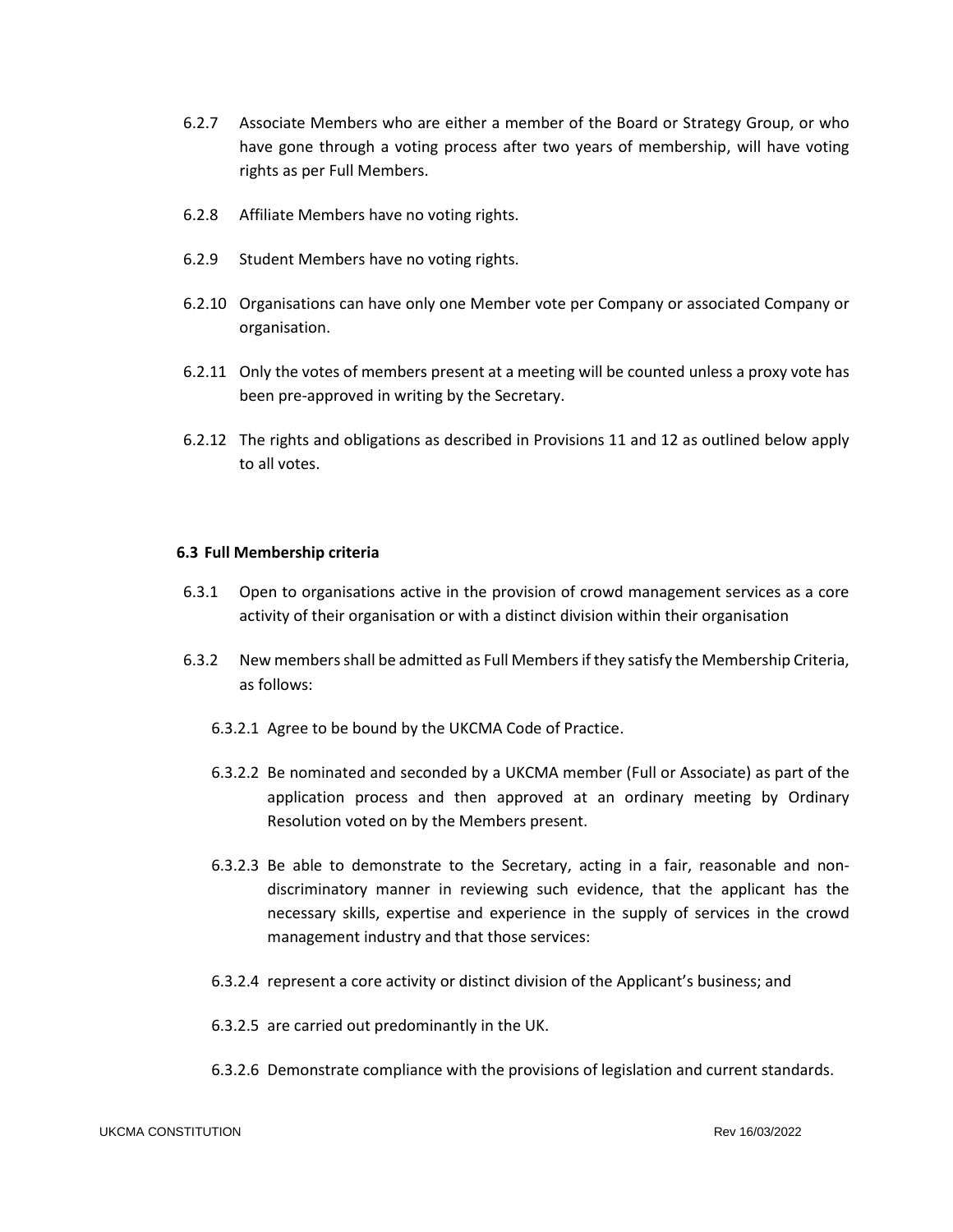- 6.3.2.7 Provide certified accounts for a period of three years, or for so long as the applicant has been in existence if less than three years.
- 6.3.2.8 Demonstrate (subject to adequate safeguards to ensure that no commercially sensitive information of any Member is disclosed to any other Member) that total annual turnover directly related to crowd management services exceeds £250,000.00 per annum
- 6.3.2.9 Maintain in place during their period of membership the following insurance policies:
	- 6.3.2.9.1 public liability insurance in the sum of at least £5,000,000; and
	- 6.3.2.9.2 employers' liability insurance in the sum of at least £2,000,000; and
	- 6.3.2.9.3 product liability insurance in the sum of at least £2,000,000

#### **6.4 Associate Membership criteria**

- 6.4.1 Open to all individuals, private companies or other organisations providing Support Services or acting as stakeholders in the provision of crowd management services.
- 6.4.2 New members shall be admitted as Associate Members if they satisfy the Membership Criteria, as follows:
	- 6.4.2.1 Agree to be bound by the UKCMA Code of Practice.
	- 6.4.2.2 Be nominated and seconded by a UKCMA Member (Full or Associate).
	- 6.4.2.3 Be able to demonstrate to the Secretary (acting in a fair, reasonable and nondiscriminatory manner in reviewing such evidence) that the applicant has the necessary skills, expertise and experience in the support of or as a stakeholder in services involving crowd management (the **Services**).
	- 6.4.2.4 Demonstrate compliance with the provisions of legislation and current standards.
	- 6.4.2.5 Maintain in place during their period of membership appropriate insurance policies for their area of activity.
- 6.4.3 Any Associate Member who is appointed the Board or Strategy Group will automatically receive full voting rights. They will not be expected to meet the full membership criteria.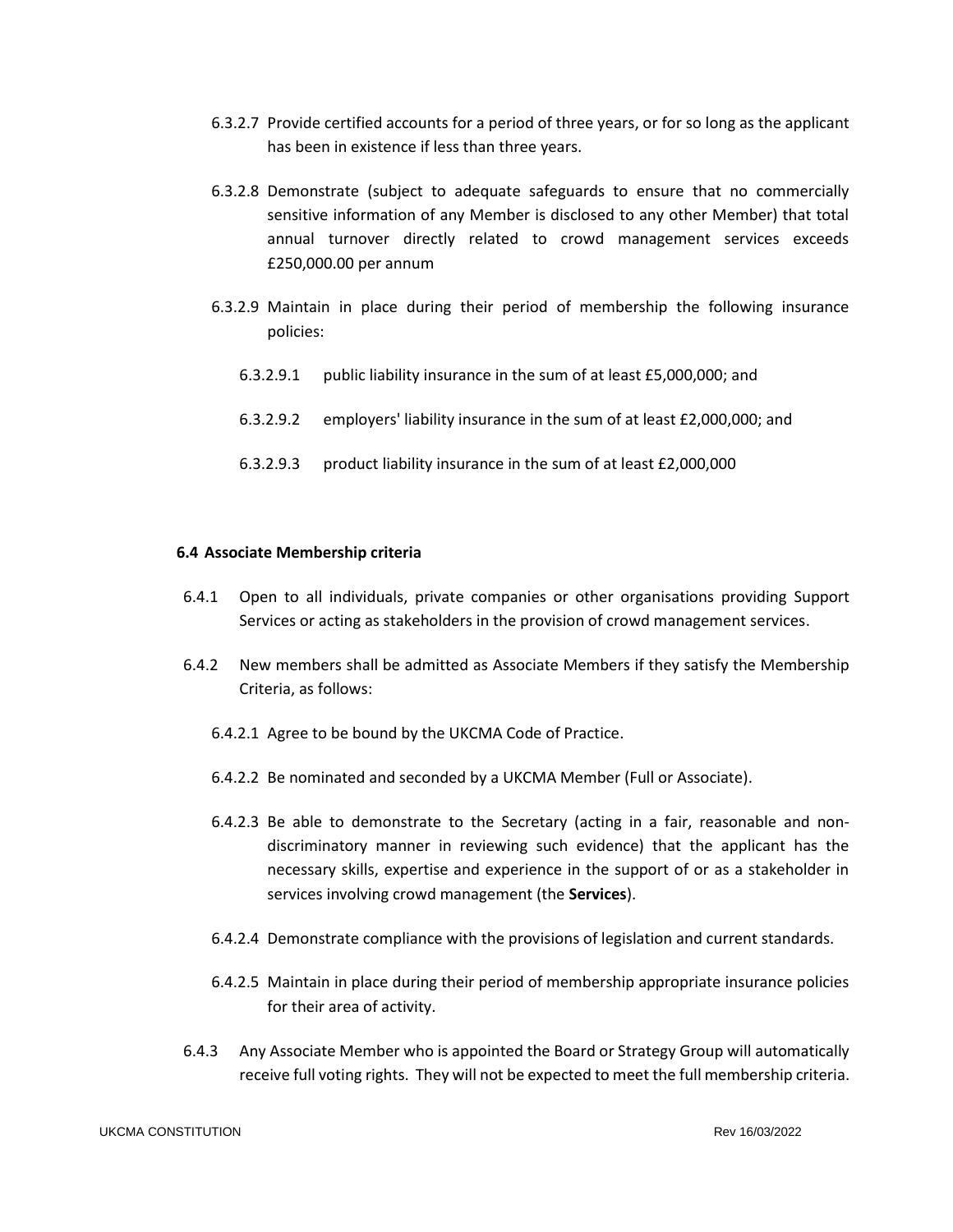- 6.4.4 Two years after joining the UKCMA, any Associate Member not on the Board or Strategy Group, but who has made a significant contribution to the Association, can request a vote to receive Full voting rights:
	- 6.4.4.1 This requires a nomination and seconding by Full or Associate Member.
	- 6.4.4.2 If they are successful, they will be expected to pay the Full membership fee, although they will not be expected to meet the Full membership criteria.

#### **6.5 Affiliate Membership Criteria**

6.5.1 Open to individuals, private companies or other organisations who have an active interest in the field of crowd management and have a product/service they regularly sell to the crowd management industry, that qualifies as a Support Service (or product) as defined herein and who wish to take part in the association's activities.

# **6.6 Student Membership Criteria**

- 6.6.1 Open to individuals studying a crowd management or relevant event industry course/qualification in full time education at Level 3 / A Level or above.
- 6.6.2 Such membership only to be approved on verification of attendance on a qualifying course.
- 6.6.3 The UKCMA reserves the right, at its sole discretion, to add, amend or alter the list of qualifying event industry courses that students may attend in order to qualify as a Student Member.
- 6.6.4 Progression to Affiliate/Associate Membership shall be available upon presentation of a qualifying certificate for completion of study.

# **7. APPLICATION PROCESS**

**7.1** Applications are to be made in writing via the designated portal, namely [www.ukcma.com/application](http://www.ukcma.com/application) using the designated application form that the UKCMA may, at its absolute and sole discretion, amend from time to time. Applications returned seven (7) working days prior to a General Meeting (GM) or Annual General Meeting (AGM) will be considered at the following GM or AGM. The nominator and seconder for new membership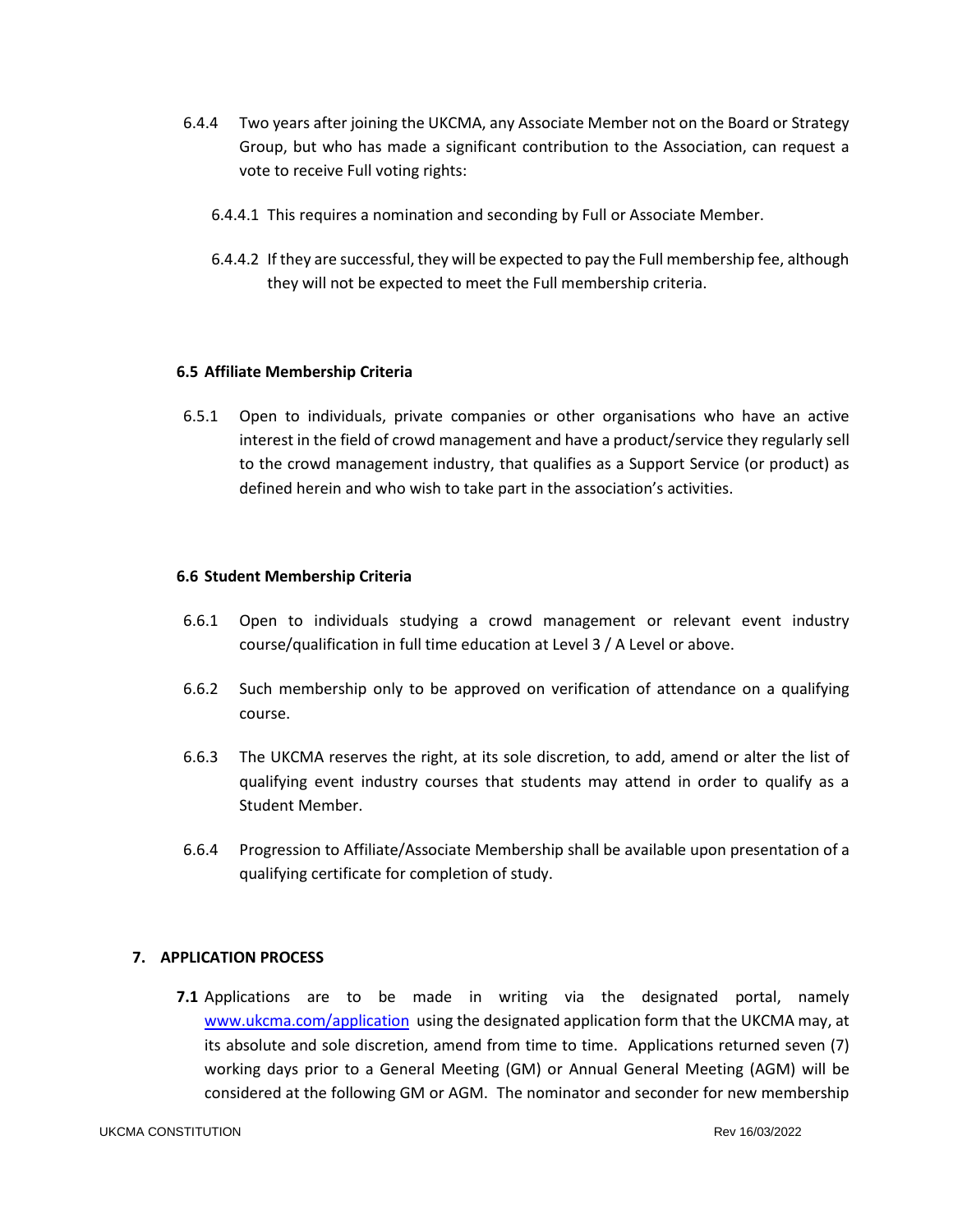applications will appear on the applicants' paperwork. This paperwork will be circulated to Board Members ahead of meetings to allow for comments to be fed back to the Secretary.

- **7.2** No applicant shall be discriminated against on grounds of sex, race, age, religion, disability, sexual orientation, or political opinion.
- **7.3** Any applicant dissatisfied with a decision of the Membership Committee/Officers to refuse their application for membership has the right to:
- 7.3.1 ask the Officers to reconsider their decision, in particular, by making such representations and/or providing such further information as it considers reasonably necessary; and
- 7.3.2 follow the procedure set out in Appendix [2] below (Appeals).

# **8. MEMBERSHIP FEES**

- **8.1** Membership fees are to be paid prior to attending any UKCMA meeting, upon receipt of a valid invoice from the UKCMA.
- **8.2** The fee shall be set at each AGM by the UKCMA Members and will be payable in full or proportionally at the discretion of the Officers.
- **8.3** Any failure to pay will result in Membership lapsing without notification.
- **8.4** If a new member joins partway through a financial year they will be charged pro-rata to cover the remaining months between the joining date and the next AGM.
- **8.5** Full and Associate Members may be requested to demonstrate (subject to adequate safeguards to ensure that no commercially sensitive information of any Member is disclosed to any other Member) that they continue to comply with the Membership Criteria by supplying details of valid insurance and notification of any major changes to senior management including CVs of new members of their senior management team.

# **9. ON-GOING MEMBERSHIP REQUIREMENTS**

- **9.1** Full Members shall attend at least 2 regular meetings per annum (including AGM), unless meetings are postponed or adjourned by the Board.
- **9.2** Full and Associate Members may be requested to demonstrate (subject to adequate safeguards to ensure that no commercially sensitive information of any Member is disclosed to any other Member) that they continue to comply with the Membership Criteria by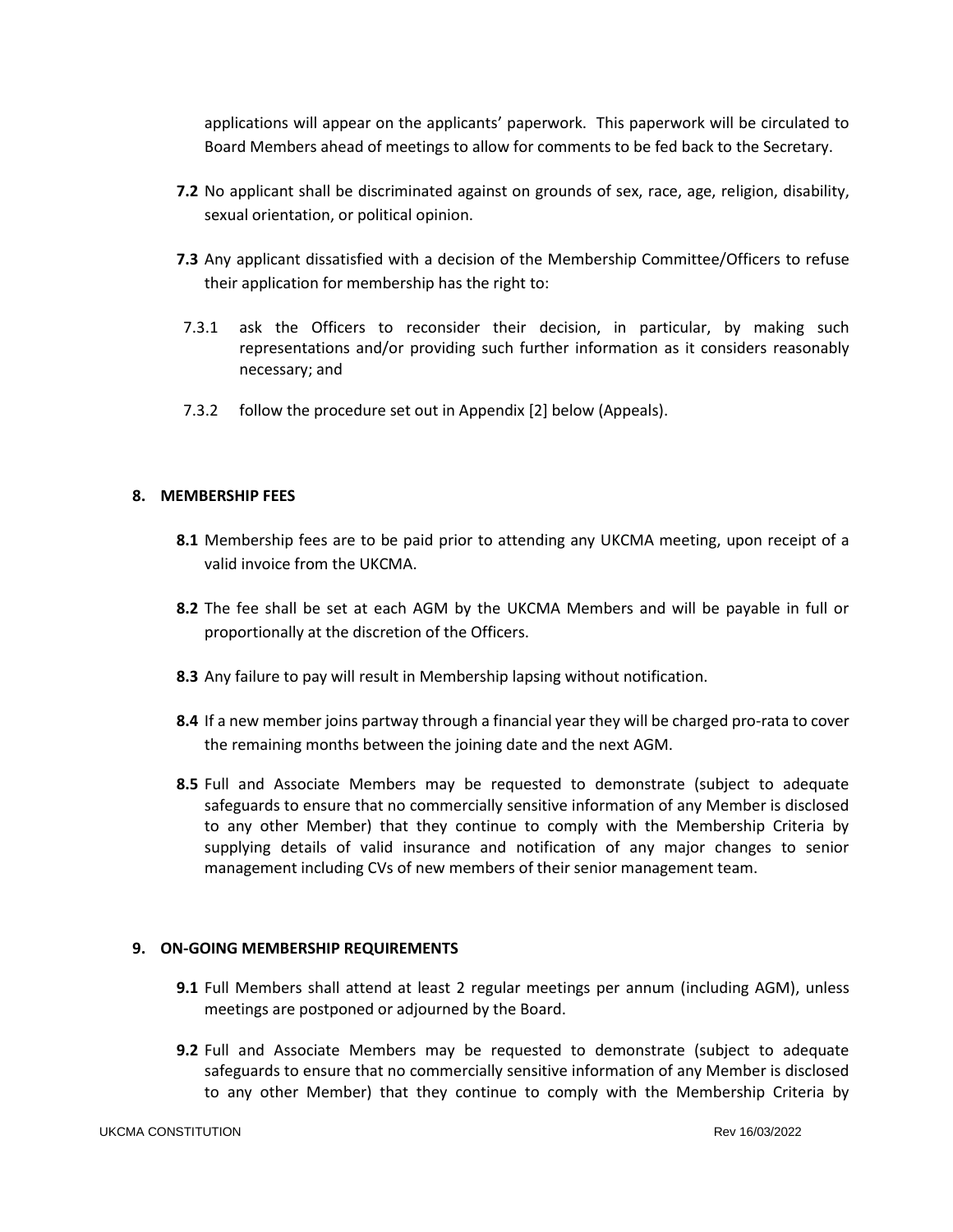supplying details of valid insurance and notification of any major changes to senior management, including CVs of new members of their senior management team.

- **9.3** Full and Associate Members are expected to demonstrate active participation in the business of the UKCMA.
- **9.4** Full, Associate and Affiliate Members shall abide by the UKCMA's Constitution and adhere to its aims.

## **10. TERMINATION OF MEMBERSHIP**

**10.1** Membership may be terminated for any of the following reasons:

- 10.1.1 Non-payment of fees.
- 10.1.2 Breach of the Constitution or the code of practice.
- 10.1.3 Being guilty of conduct which the Officers decide, acting in a fair, reasonable and nondiscriminatory manner, may reasonably be expected to bring the reputation of the UKCMA into disrepute.
- 10.1.4 Insolvency:
	- 10.1.4.1 the Member is unable to pay its debts as they fall due within the meaning of section 268 of the Insolvency Act 1986 or;
	- 10.1.4.2 a floating charge holder over any of the Member's assets has become entitled to appoint or has appointed an administrative receiver or;
	- 10.1.4.3 a person becomes entitled to appoint a receiver over the Member's assets or a receiver is appointed or;
	- 10.1.4.4 criminal prosecution of a shareholder, owner or director of a Full Member or Associate Member, the Member ceases to trade.
- **10.2** On the termination or expiry of a Member's membership the Member shall immediately cease to hold themselves out as a member of UKCMA and shall cease to contain any reference to the UKCMA in any documentation or public statements.
- **10.3** A Member may resign immediately on giving written notice to the Secretary. There will be no refund of fees.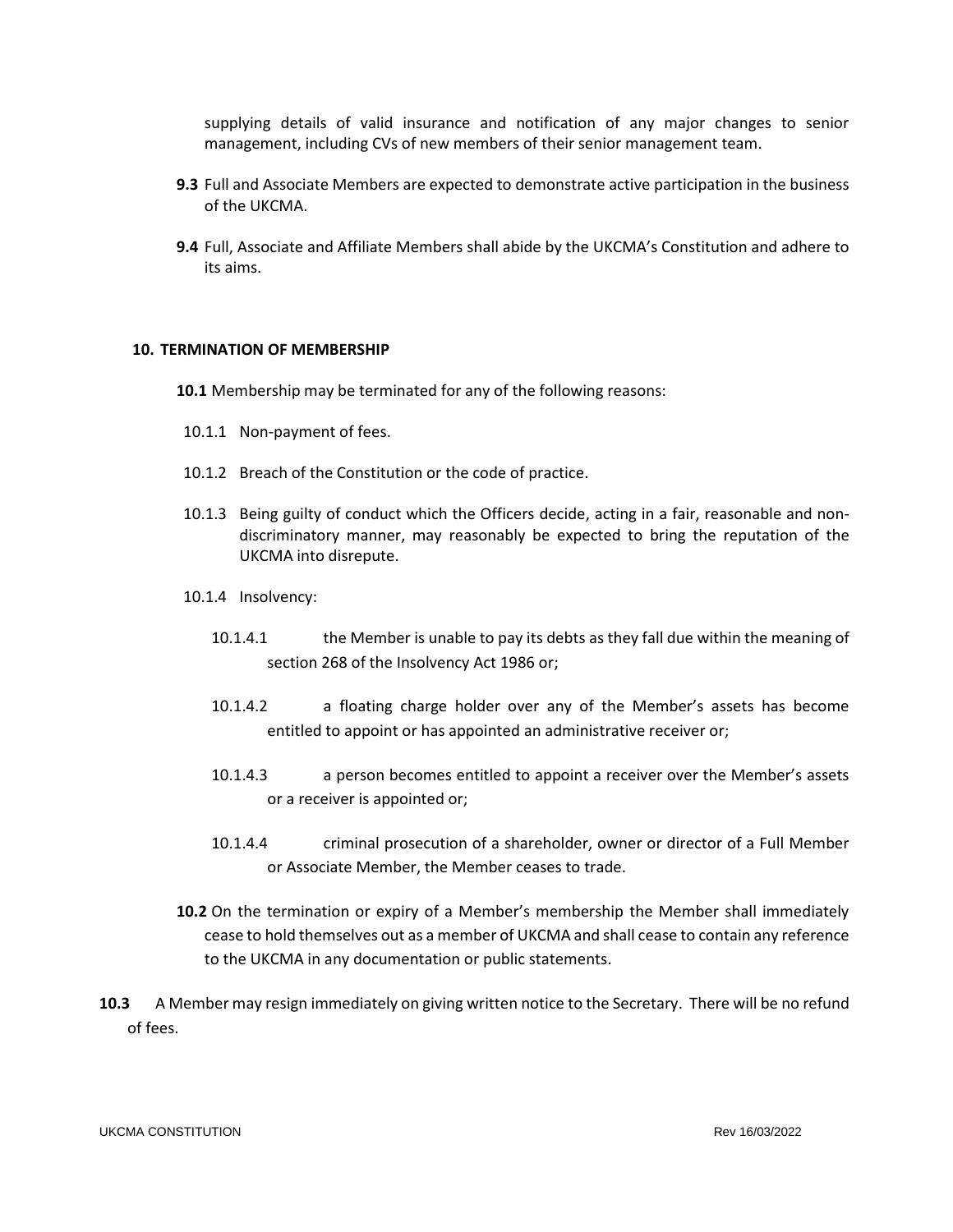## **11. ELECTED OFFICERS**

- **11.1** The membership shall, on a two-yearly basis, elect a Chairperson, Vice Chair, Secretary and Treasurer (together known as the **Officers**) at the Annual General Meeting (**AGM**).
- **11.2** The AGM will be held by the end of March each Year, unless otherwise agreed by the Board.
- **11.3** Elected persons can be Full or Associate Members nominated by Full or Associate Members.
- **11.4** The elected persons will manage the affairs of the UKCMA in accordance with the Constitution under the direction of the Chairperson

# **11.5 The Chairperson shall:**

- 11.5.1 preside over meetings and hold the casting vote.
- 11.5.2 present a summary report each year to the AGM.
- 11.5.3 On expiration of the role of Chairperson, the departing Chairperson may elect to join the Board, subject to consent of the Officers.
- 11.5.4 Other roles and responsibilities as agreed by the Board.

#### **11.6 The Vice Chair shall:**

- 11.6.1 support the Chairperson in their role, and accept deputised duties in the absence of the Chairperson.
- 11.6.2 In absence of this role, the remaining Officers should delegate the role to a suitable deputy who may be co-opted for the meeting.
- 11.6.3 For the avoidance of doubt this role may be held by more than one Member.
- 11.6.4 Other roles and responsibilities as agreed by the Board.

#### **11.7 The Secretary shall:**

- 11.7.1 action the UKCMAs correspondence in a timely manner and shall record and distribute the minutes of meetings and;
- 11.7.2 collate, on behalf of the Chairperson and Treasurer, the annual report for the AGM and;
- 11.7.3 be responsible for processing applications and ensuring compliance of the Constitution by Members. The Secretary is responsible for notification of applications to Members.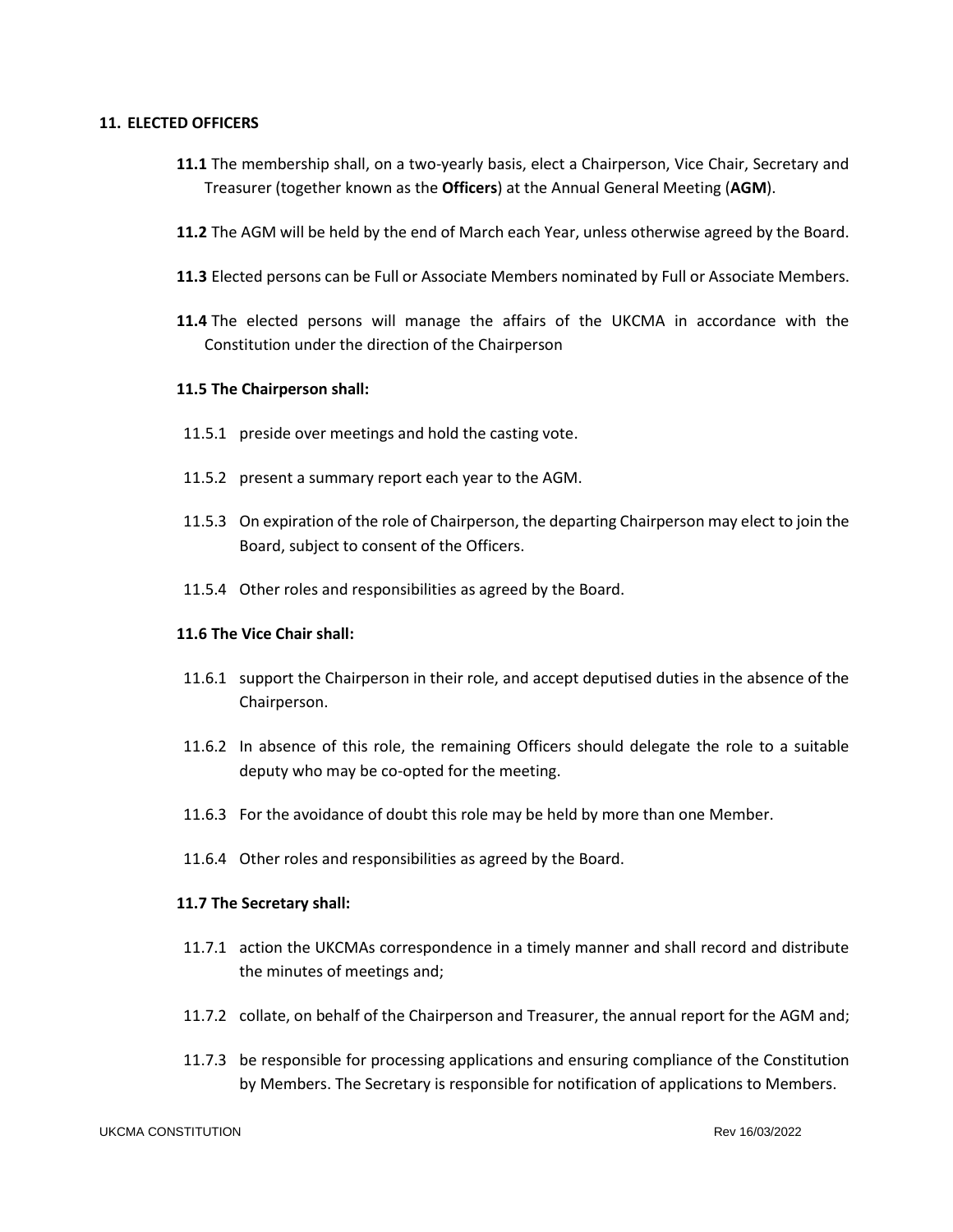- 11.7.4 In the absence of the Secretary, the remaining Officers should delegate the role to a suitable deputy who may be co-opted for the meeting.
- 11.7.5 Other roles and responsibilities as agreed by the Board.

# **11.8 The Treasurer shall:**

- 11.8.1 be responsible for the collection of subscriptions.
- 11.8.2 A statement of account shall be presented each year to the AGM and a statement of the UKCMA's financial situation shall be available at General Meetings, so that members can authorise expenditure with confidence.
- 11.8.3 In the absence of the Treasurer the remaining Officers should delegate the role to a suitable deputy who may be co-opted for the meeting.
- 11.8.4 Other roles and responsibilities as agreed by the Board.
- **11.9** Should a vacancy occur for Chairperson, Secretary or Treasurer, the membership may appoint a Member (Full or Associate) to stand as a co-opted Officer until the next AGM.
- **11.10** Should a vote of no confidence in an Officer be passed, the subject of the vote shall resign and a co-opted member be selected by the meeting and shall serve until the next AGM.
- **11.11** The term of office shall be for a period of 24months, effective from one month after the date of the AGM at which the election took place.
- **11.12** For the avoidance of doubt, all Officer positions may be continuously reapplied for by any Officer and is not subject to any maximum term or duration.
- **11.13** The Officers are empowered by the UKCMA to:
- 11.13.1 take day-to-day management decisions and;
- 11.13.2 authorise routine expenditure, being any expenditure that meets the following criteria:
	- 11.13.2.1 reasonably necessary to further the aims of the UKCMA and;
	- 11.13.2.2 does not exceed £1,000 excluding VAT and;
	- 11.13.2.3 can be paid from the current account without incurring debt or using reserves in an overdraft and;
	- 11.13.2.4 is approved by one other Board Member and;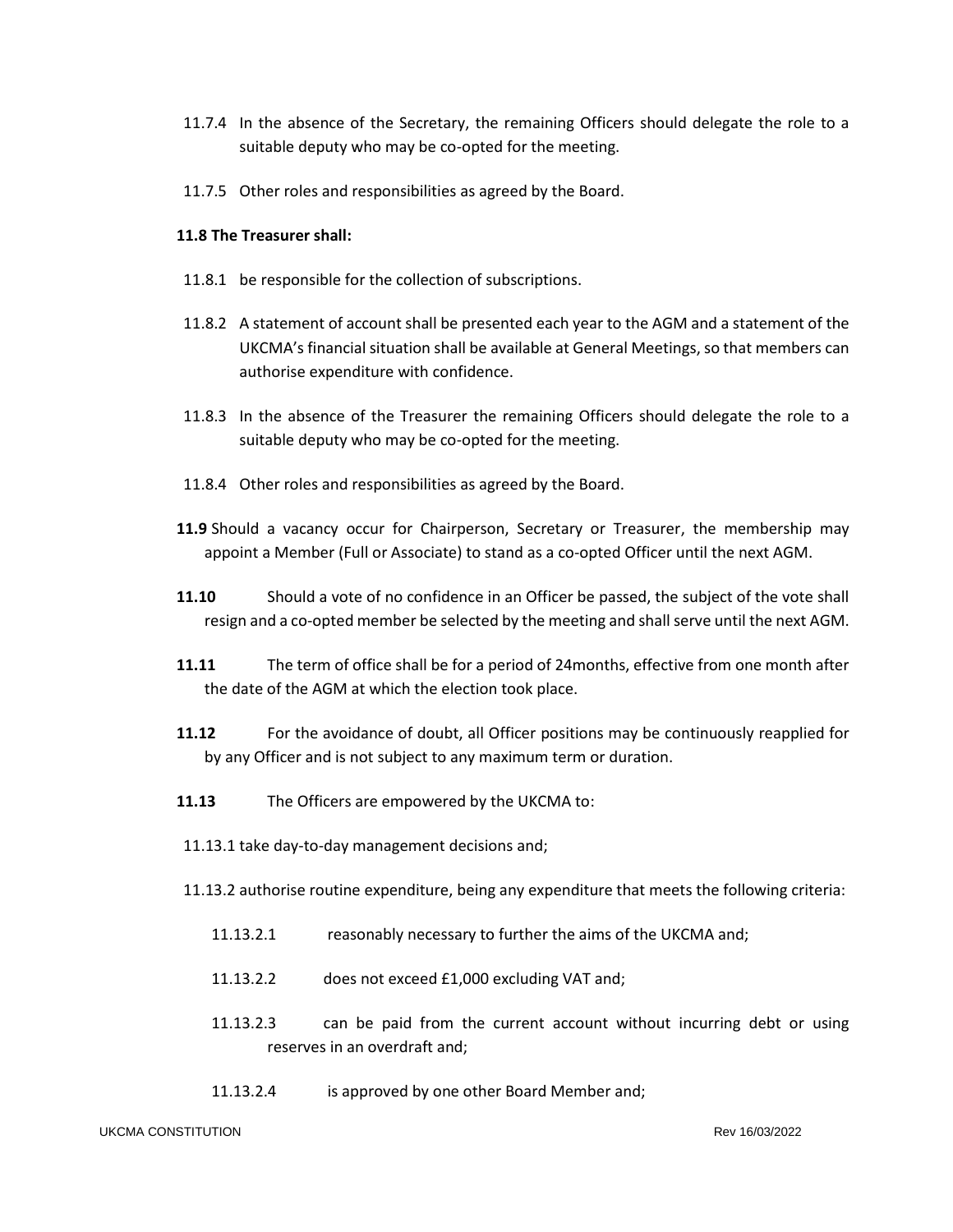- 11.13.2.5 does not amount to a series of payments designed to avoid the requirements of seeking Membership approval for exceeding the Expenditure Cap
- 11.13.3 Policy decisions should be decided at General Meetings.
- 11.13.4 An Expenditure Cap shall be any item of expenditure exceeding £1,000 and must be authorised by the Membership unless the urgency of the matter requires an immediate decision. In such a case, Members should be notified in writing within seven days of such a decision.

## **12. ANNUAL GENERAL MEETINGS**

- **12.1** The AGM will take place in the first quarter of each year (January-March), unless postponed or adjourned by reasonable agreement of the Board. All members will be notified at least one month in advance in writing.
- **12.2** Nominations for new Officers positions must be received in writing 7 days before the AGM.
- **12.3** All nominations must be proposed by one other member of the UKCMA.
- **12.4** An outgoing Officer may not nominate someone for the position they are vacating.
- **12.5** Voting shall be by ballot and the successful candidate for each position will be selected by the greatest number of votes cast, unless the position is uncontested in which case a show of hands will be deemed satisfactory. A candidate may not stand for more than one position. Ballot papers shall be numbered but not identifiable to an individual. The announcement of positions will be made at the AGM and recorded in the minutes of the meeting.

#### **13. GENERAL MEETINGS**

- **13.1** A General Meeting (GM) may be called by the Officers at any time.
- **13.2** A minimum of two weeks' notice shall be given to Members.
- **13.3** Full or Associate members may call a General Meeting themselves by way of a written petition of five members, made to the Secretary.
- **13.4** A vote of no confidence may only be taken at a GM.
- **13.5** Quorum for a GM shall be 3 full members, one of which must be an elected officer. If insufficient members are present to achieve a Quorum a further meeting shall be called within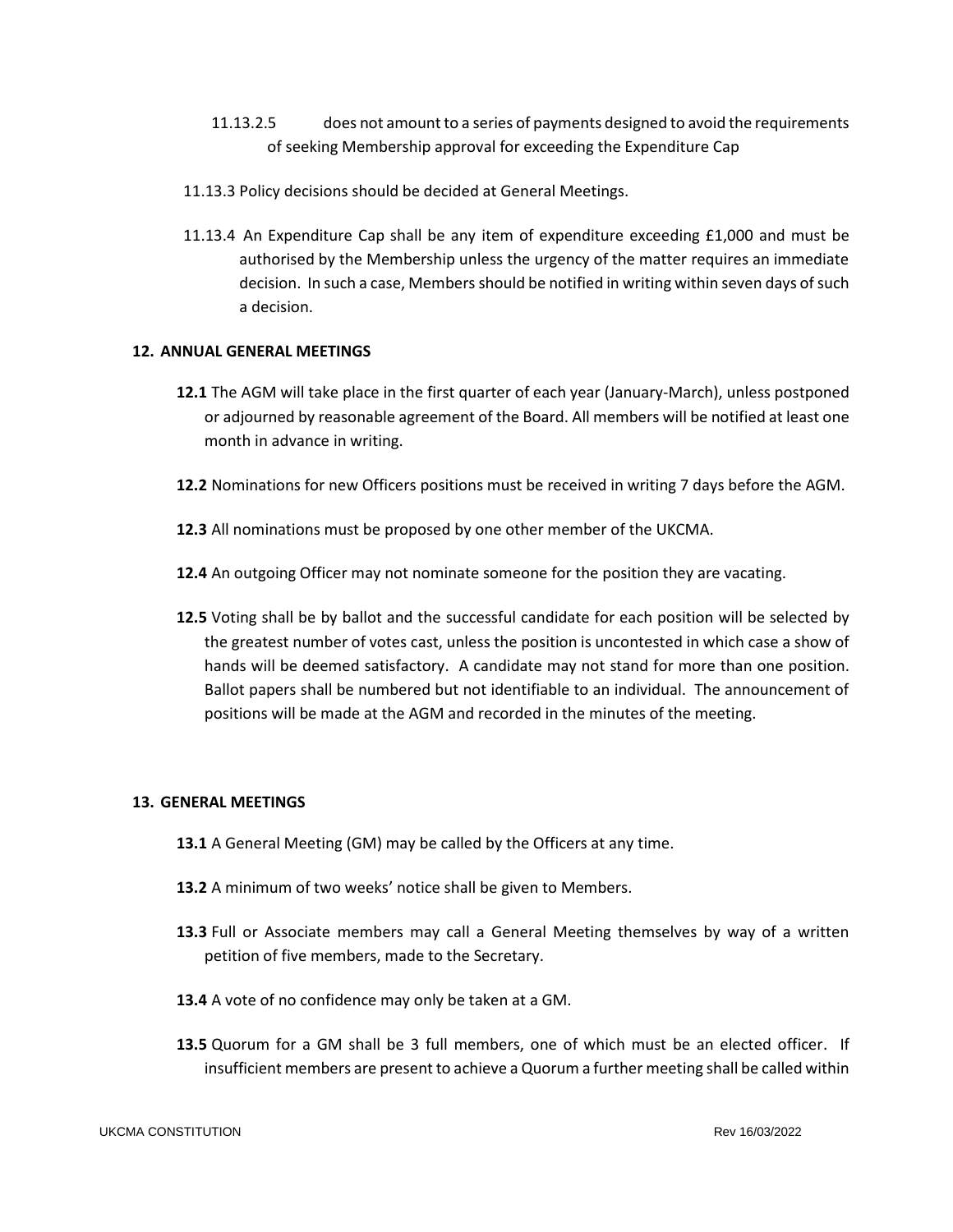14 days, or as soon as is practicable, by the Secretary at which business may then be conducted by those in attendance, even if a quorum is not achieved.

- **13.6** General meetings shall take place a minimum of two times in between the dates of the AGM, unless postponed or adjourned by reasonable agreement of the Board..
- **13.7** Agenda items must be submitted in writing 7 days before each meeting. Each agenda will be sent to the Membership by the Secretary at least 3 days before each meeting.
- **13.8** Minutes shall be published within two weeks of the meeting.
- 13.9 Full Members shall send a senior representative from their organisation who will have voting authority, to the Association's Annual General Meeting (AGM). For the avoidance of doubt, other Membership categories have no such proxy right.
- **13.10** Members may send more than one representative to a meeting with the prior approval of the Secretary but only one vote shall be counted if any vote takes place in their Membership category.

# **14. CONSTITUTION**

- **14.1** The Constitution may only be varied at the AGM.
- **14.2** The Constitution shall be available to all Members and will be reissued annually within 2 weeks following the AGM.
- **14.3** The interpretation of the Constitution rests with the Officers. In the event of a dispute the matter may be raised for resolution at the next available meeting.

#### **15. FINANCE AND ADMINISTRATION**

- **15.1** Where possible, all payments to and from the UKCMA will be made by Electronic Funds Transfer (EFT) in a manner specified by an Officer of the Association.
- **15.2** All cheques drawn on the UKCMA account must bear one Officer's signature, with formal, recorded and auditable consent from an additional Officer.
- **15.3** The financial year shall run from 1<sup>st</sup> April to 31<sup>st</sup> March, unless otherwise changed following a change in legal structure of the Association.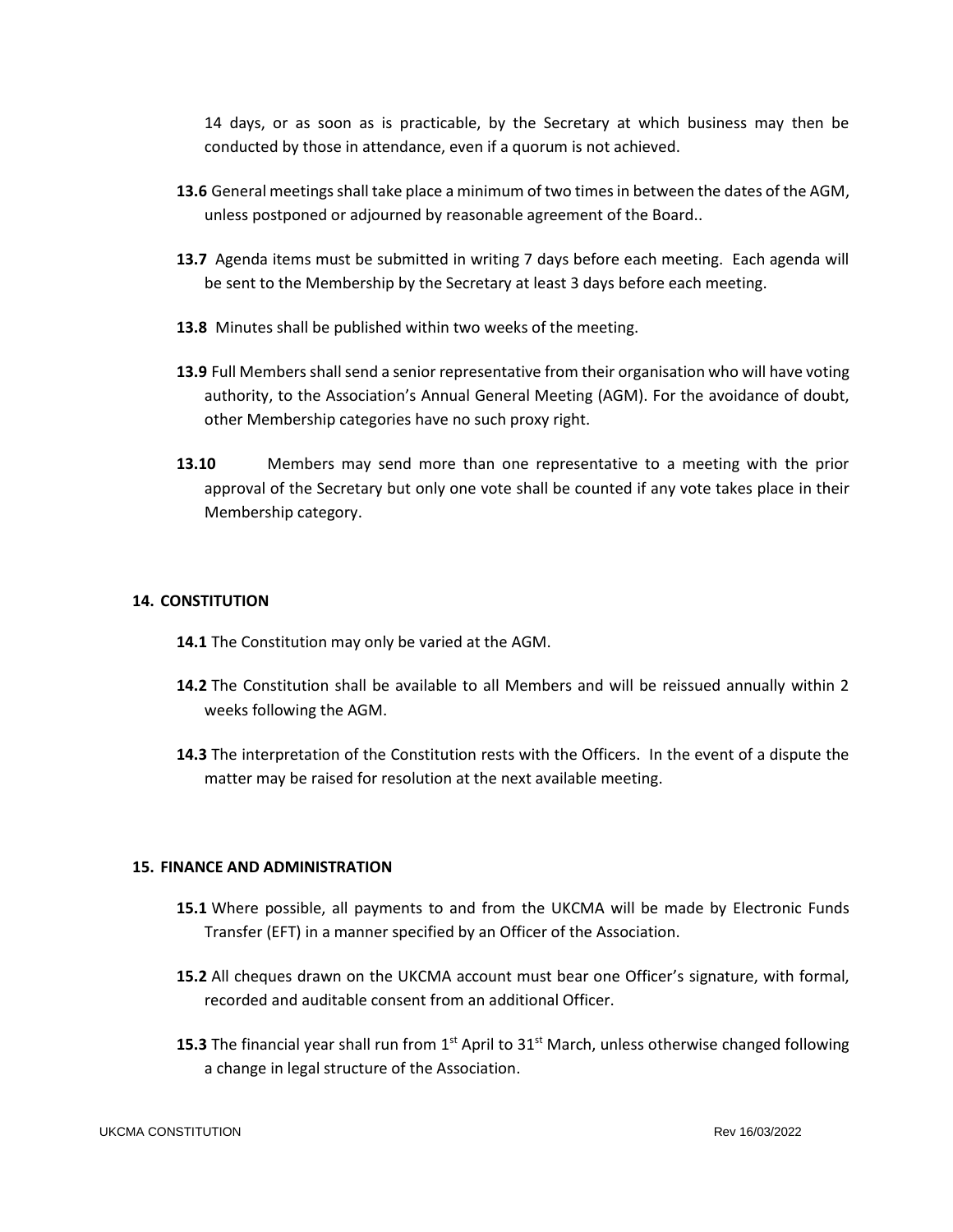- **15.4** The UKCMA should carry adequate liability insurance to be decided by the Officers.
- **15.5** The UKCMA shall appoint a professional administrator to support the Association for day-today administration and business development. The role, remuneration and time commitment for this role shall be approved annually at the AGM. Said person shall report monthly to the Secretary who shall be responsible for allocating tasks and ensuring all projects are properly managed in the best interest of the Association.

# **16. CHANGES TO THE CONSTITUTION**

**16.1** The UKCMA may make such changes to the Constitution as it considers appropriate from time to time in accordance with its own policies and procedures. The UKCMA agrees to give Members at least 30 days' notice in writing of any changes to the Constitution.

# **17. TRADE MARK LICENCE**

- **17.1** If applicable, Members are required to enter into the UKCMA's standard form licence in respect of the use by Members of the UKCMA's marks and / or name.
- **17.2** In absence of a trademark license, Members will seek permission from the Association to use UKCMA's name.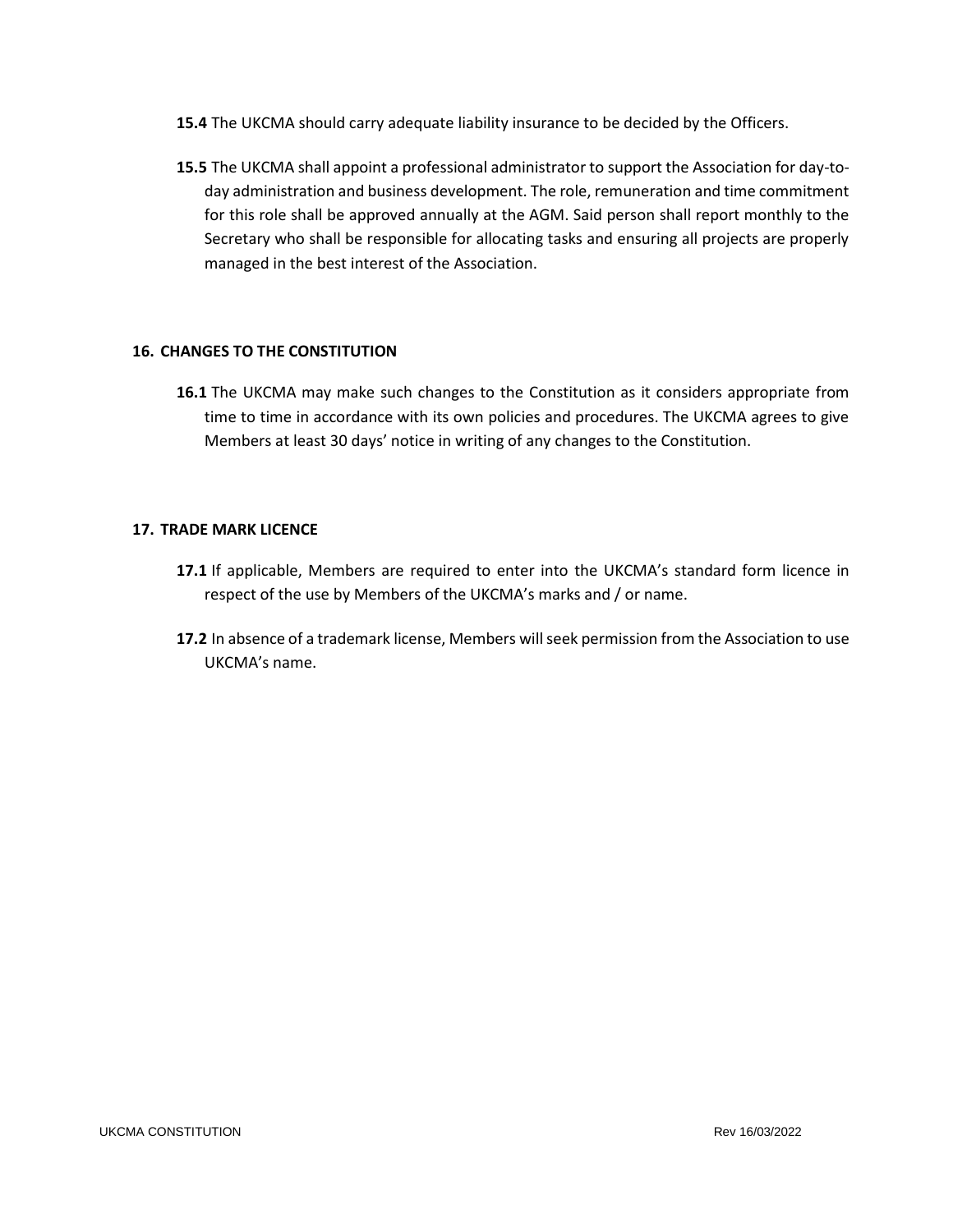## **Appendix 1- Code of Practice**

## **Introduction**

- Members of the UKCMA must operate their businesses with integrity and in accordance with the UKCMA's standards of good practice, probity and professionalism set out herein.
- Compliance with this Code and all applicable laws and regulations is a condition of Membership of the UKCMA.
- This Code does not seek to define in precise terms events or actions which shall or shall not be taken. It sets out key commitments and principles which Members are expected to apply, with good sense and in accordance with the UKCMA's objectives, as set out in its Constitution.

# **Key commitments**

Members of UKCMA are required to set and maintain Best Industry Practice within their businesses and in their relationships with clients, other Members and third parties with whom they deal. To achieve such standards,

Best Industry Practice is a method that has consistently shown results superior to those achieved with other means, and which is used as a benchmark or standard way of operating in the Industry, and as a means of maintaining quality in addition to those applicable mandatory legislated Industry Regulations and Industry Standards.

- Members shall promote the use of competent, professional Crowd Management specialists and services at events.
- Members shall act with integrity and deal fairly and responsibly with clients and prospective clients.
- Members shall provide clients, prospective clients and guarantors with all appropriate information in a timely and transparent manner.
- Members shall train staff in accordance with training to current standards.
- Members shall ensure a suitably qualified and experienced management team is in place commensurate with the activities undertaken.
- Members shall ensure that legal documentation issued by them is clearly and unambiguously written.
- Members shall operate appropriate complaints procedures, the structures and outcomes of which UKCMA may request from time to time.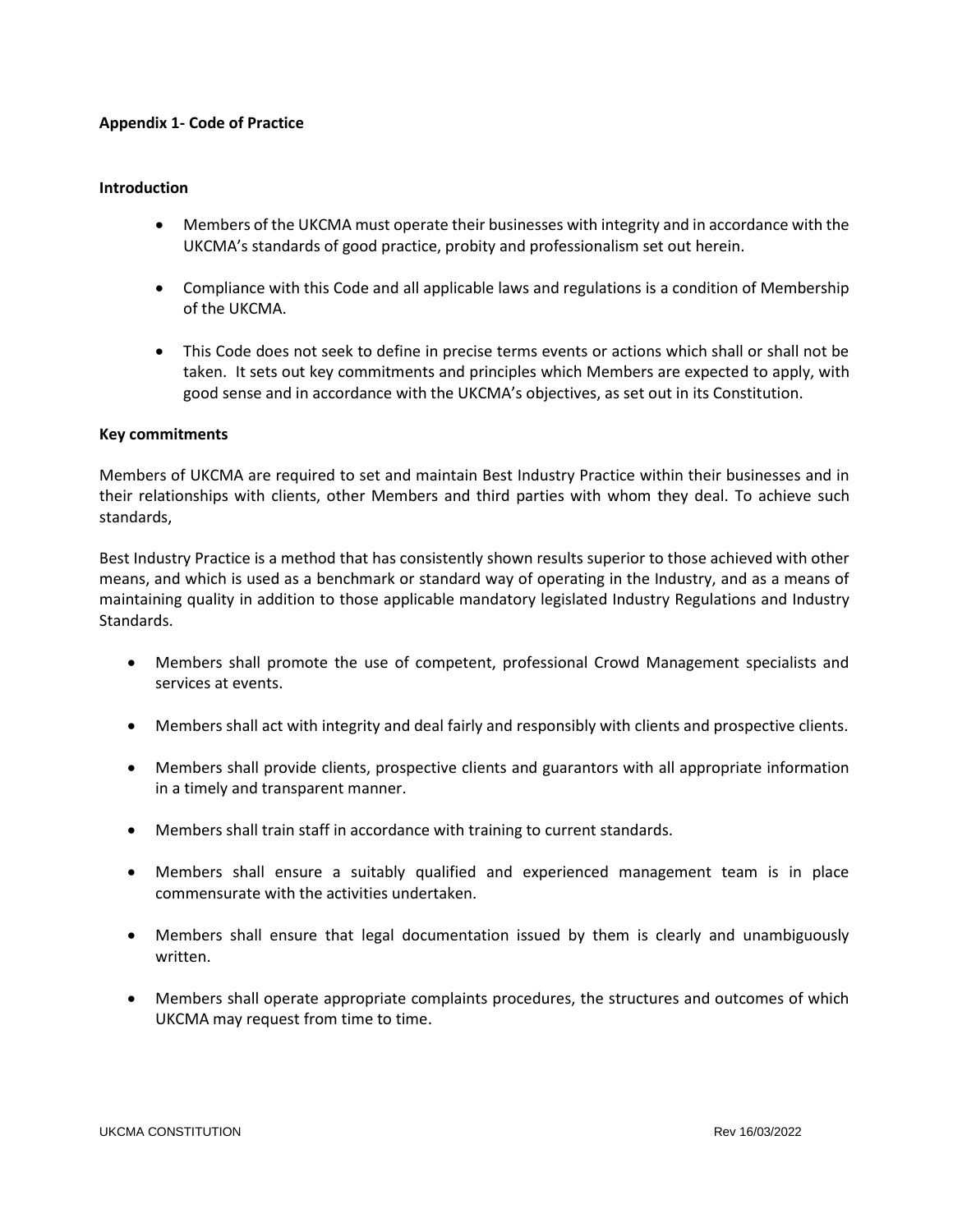# **Charter for Change (Code of Practice Amendment- 16/03/22)**

As the recognised voice of authority regarding crowd management, the UKCMA is committed to improving standards in all areas of public safety.

This Charter's aims are twofold:

- To declare our shared values as an Association.
- To drive positive change through the actions of our members.

The UKCMA and our members will commit to:

- Placing public safety at the heart of everything we do, while encouraging our clients and partners to adopt the same approach.
- Adopting a proportionate, risk-based approach to planning.
- Ensuring the physical safety of our teams, while also supporting their mental health and welfare.
- Being cognisant of diversity and inclusivity during recruitment, planning and delivery.
- Respecting and having due regard for legislation and guidance, staying up-to-date with current versions and industry good practices.
- Operating as a responsible employer at all times and complying with all legal duties, including but not restricted to those duties required under Health & Safety legislation.
- Operating under Her Majesty's Revenue & Customs' (HMRC) Pay As You Earn (PAYE) schemes and supporting fair wages for all employees across our supply chains.
- Working with agencies and stakeholders in an open and transparent manner to effect positive change.
- Advancing standardisation within the industry by supporting recognised accreditation, including but not limited to SIA (Security Industry Authority) Approved Contractor Scheme and ISO (International Organisation for Standardization) 9001 Certification.
- Proactively engaging with and contributing to the Association to ensure our aims and objectives are met.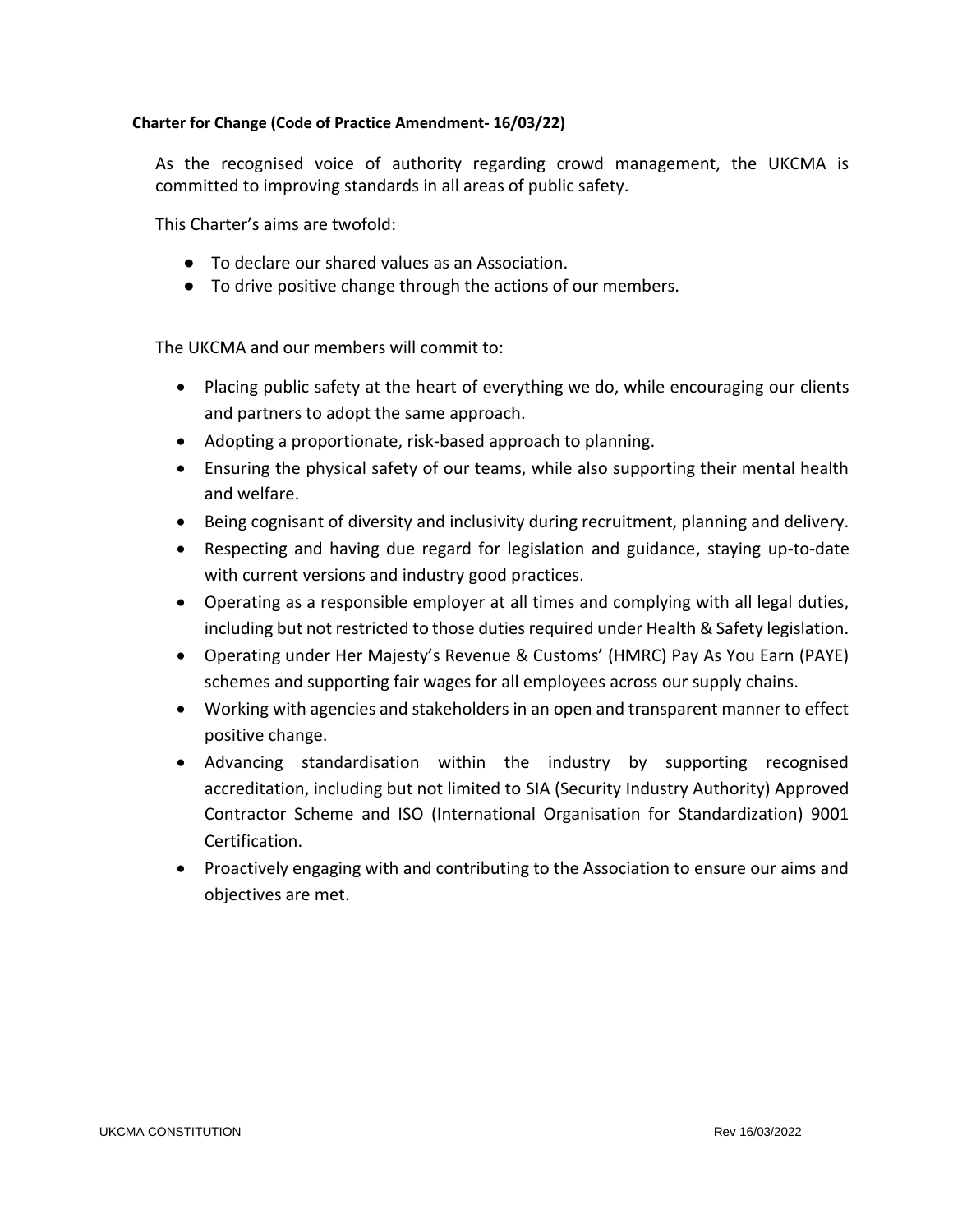# **Appendix 2- UKCMA Disciplinary and Appeals Procedure.**

## **Disciplining of members**

A complaint may be made to the Officers by any person that a Member:

- has refused or neglected to comply with a provision or provisions of this Constitution; or
- has wilfully acted in a manner prejudicial to the interests of the UKCMA.

The Officers may refuse to deal with a complaint if they consider the complaint to be trivial or vexatious in nature.

If the Officers decide to deal with the complaint, the Officers:

- must cause notice of the complaint to be served on the Member Concerned, and
- must give the Member Concerned at least 14 working days from the time the notice is served within which to make submissions to the Officers in connection with the complaint, and
- must take into consideration any submissions made by the Member Concerned in connection with the complaint; and
- must explain the Member Concerned right of appeal.

The Officers may, by resolution, decide to expel or suspend the Member concerned from UKCMA (the *Decision*) if, after considering the complaint and any submissions made in connection with the complaint, they are satisfied, acting in a fair, reasonable and non-discriminatory manner, that the facts alleged in the complaint have been proved and the expulsion or suspension is warranted in the circumstances.

If the Officers decide to expel or suspend a member, the Secretary must, within fourteen working days after the action is taken, cause written notice to be given to the Member Concerned of:

- the action taken;
- the reasons given by the Officers for having taken that action; and
- the Member Concerned right of appeal.

The expulsion or suspension does not take effect:

- until the expiration of the period within which the Member Concerned is entitled to appeal against the Decision; or
- if within that period the Member Concerned exercises the right of appeal, unless and until the Officers of the Association confirm the Decision under clause 13, whichever is the later.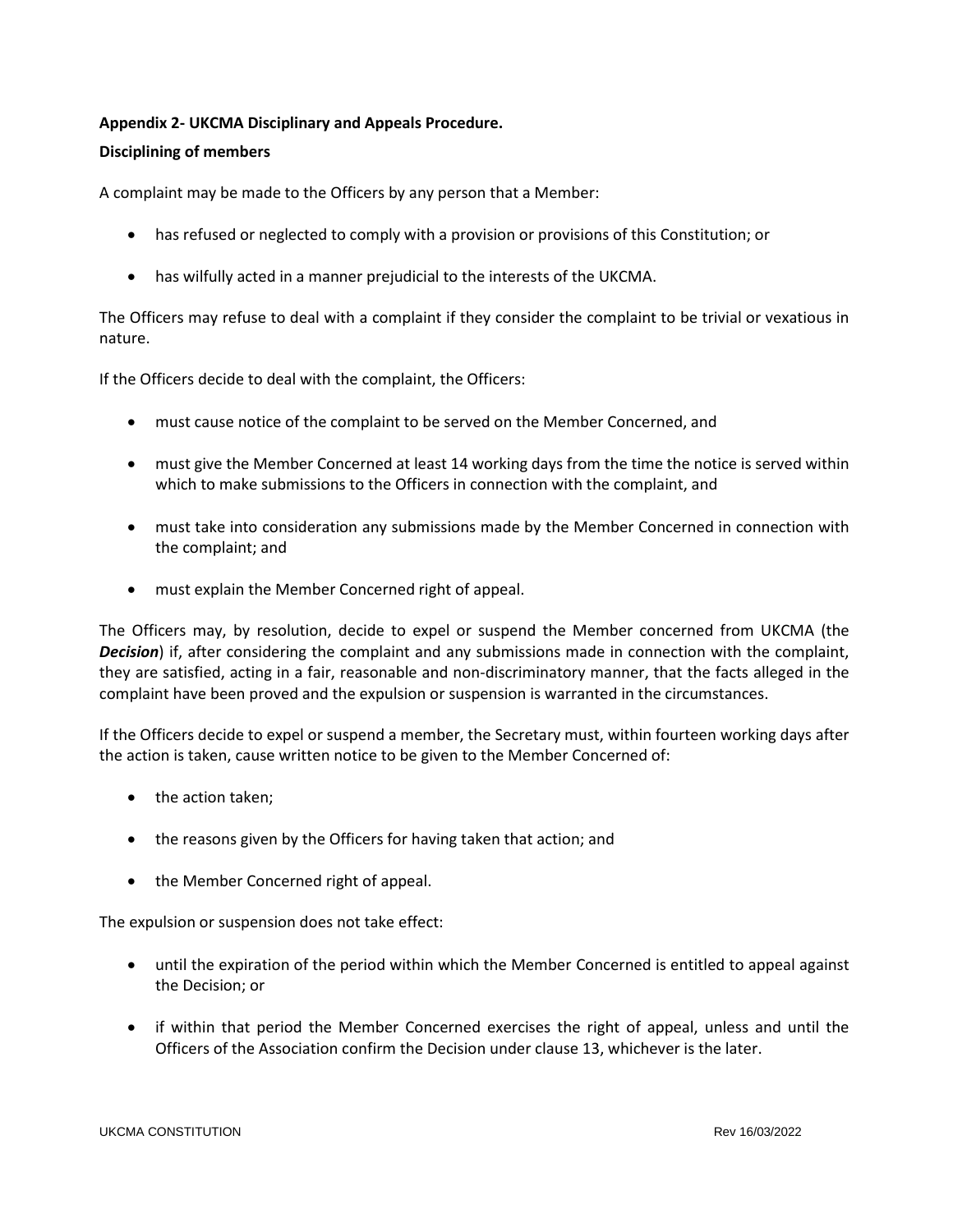All those involved in whatever role in the disciplinary procedures of the UKCMA shall treat the matters under consideration as confidential at all times. All papers shall be marked 'Confidential' accordingly.

Nothing in this requirement shall prevent the UKCMA from disclosing the outcome of a disciplinary hearing or Appeal to the general membership.

Any Decision of either the Membership Committee or the Officers in respect of a Disciplinary Issue shall set out the right of Appeal.

# **APPEALS**

Any member, or Applicant whose application for Membership has been rejected, who wishes to lodge an appeal against a Decision of the Officers must do so within fourteen working days of receiving the written Decision. The letter of appeal against the Decision must be sent by recorded delivery to the Chairman of the UKCMA and must state the grounds on which the Decision is challenged:

The UKCMA shall acknowledge a letter of Appeal within ten working days of its receipt and shall establish an Appeal Panel within a further ten working days. The Appeal Panel shall not include among its members any persons who have been involved directly either in the events giving rise to the hearing, or in the investigation, or in the hearing itself, but shall consist of three members selected by the elected Officers, one of whom will be nominated by the elected Officers as the Chairman of the Appeal Panel. In addition, the elected Officers may also appoint co-opted members who will have no vote.

The elected Officers shall select the members of the Appeal Panel from the general membership having regard to fairness and impartiality.

The appellant shall be notified by the UKCMA of the membership of the Appeal Panel and required to acknowledge that he or she has no objection to any of the members. The appellant shall be notified by the Chairman of the Appeal Panel of the date, time and place of the appeal hearing with not less than fifteen working days' notice after all papers have been received and the names of any witnesses and copies of any written evidence exchanged by both sides. He or she may be accompanied by a colleague, whose name must be provided to the Chairman of the Appeal Panel at least 7 working days in advance of the appeal hearing.

At the appeal hearing the appellant shall state his or her case supported by such witness (es) that he or she might call and the written evidence which he or she wishes to present. The appellant may then be questioned by the Appeal Panel who may also hear witness (es) and receive written evidence which supports the original finding. The Appeal Panel shall retire to consider its verdict, which may either quash the original decision, or abate the penalty, or order that the case be reheard, or confirm the original findings.

The decision of the Appeal Panel shall be issued in writing by recorded delivery to the parties concerned and also to the UKCMA, as soon as possible after and, if practicable, within ten working days of the Appeal being heard. The letter shall also state any change in the disciplinary action agreed at the original hearing but such change may only reduce, and not increase, the original penalty.